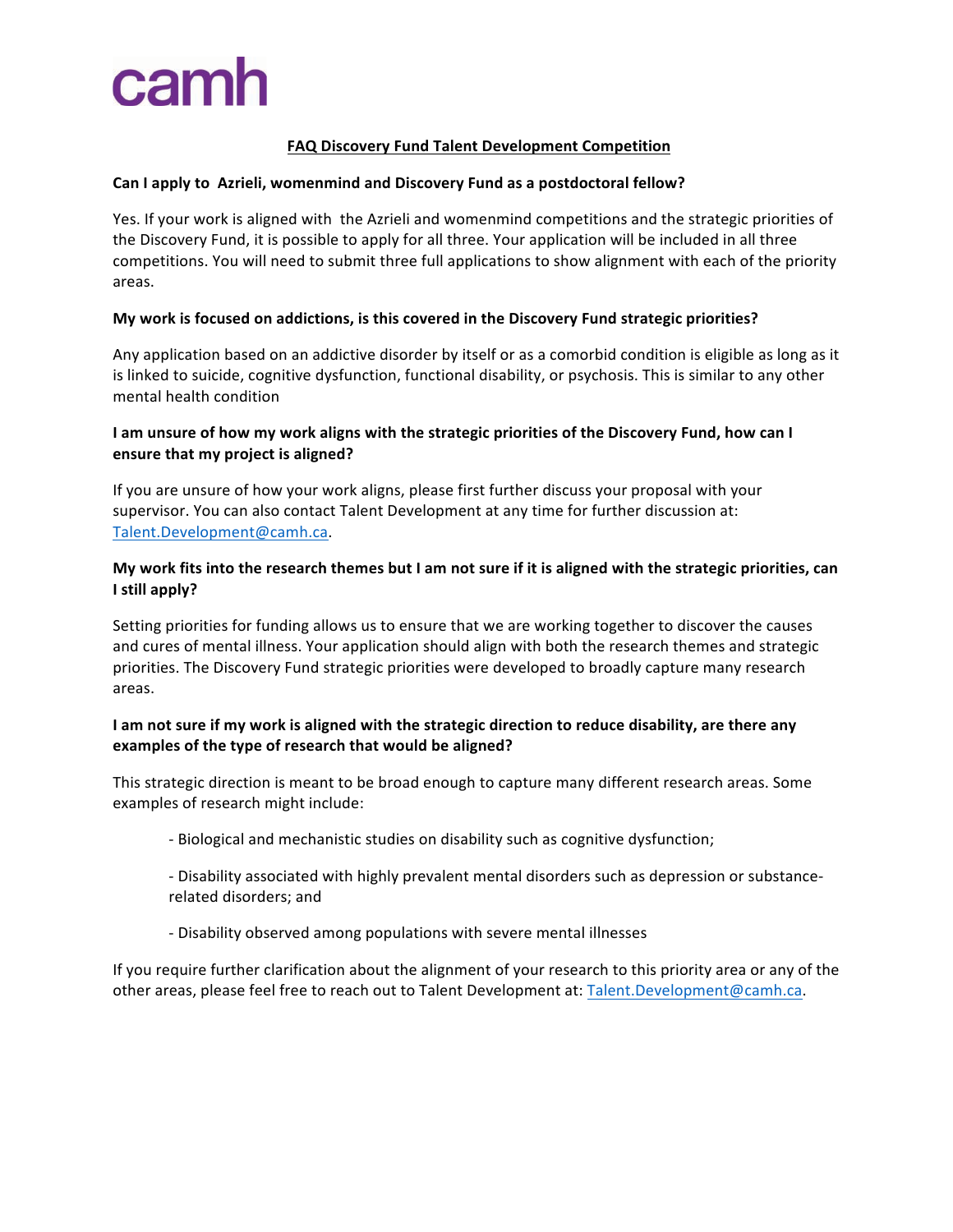# camh

# My research theme or strategic priority has changed slightly since my abstract submission, is this ok?

Yes, this is fine as long as your proposal is still aligned. It is acceptable if your abstract has changed slightly since original submission.

# **I** graduated from my Ph.D. more than 5 years ago, am I eligible to apply to the postdoctoral fellowship **award?**

This is determined on a case-by-case basis. Please first connect with Lina Chiuccariello regarding your eligibility. 

#### **I** already have external funding, am I eligible to apply?

As long as your funding does not overlap with the anticipated start dates of the award, you are still eligible to apply. However, the Discovery Fund competition aims to provide all postdoctoral fellows with a fair chance to obtain the awards; therefore, current Discovery Fund awardees are not eligible to apply for two consecutive awards.

#### Why can only one application per supervisor be submitted?

The Discovery Fund wants to ensure equal opportunity across CAMH and therefore only one postdoctoral fellow per supervisor will be awarded.

#### When will applicants be made aware of the outcome of the competition?

Applicants will be made aware of the outcome of the competition between May and June of the year they applied. 

#### **Where do I apply online?**

After the abstract submission deadline closes, you will be sent a link to submit both your application and reference forms.

#### Can I use part of my application to other external funding agencies to apply for the Discovery Fund?

The Discovery Fund Talent Development competition is based on the CIHR standards of excellence and some parts of your application may overlap. It is fine to use text from other applications as part of this application but it is the responsibility of the applicant to ensure that all requirements of the Discovery Fund are adequately addressed. As a reminder, if you are successful in obtaining an external award, you must notify Lina Chiuccariello to free the award for another applicant.